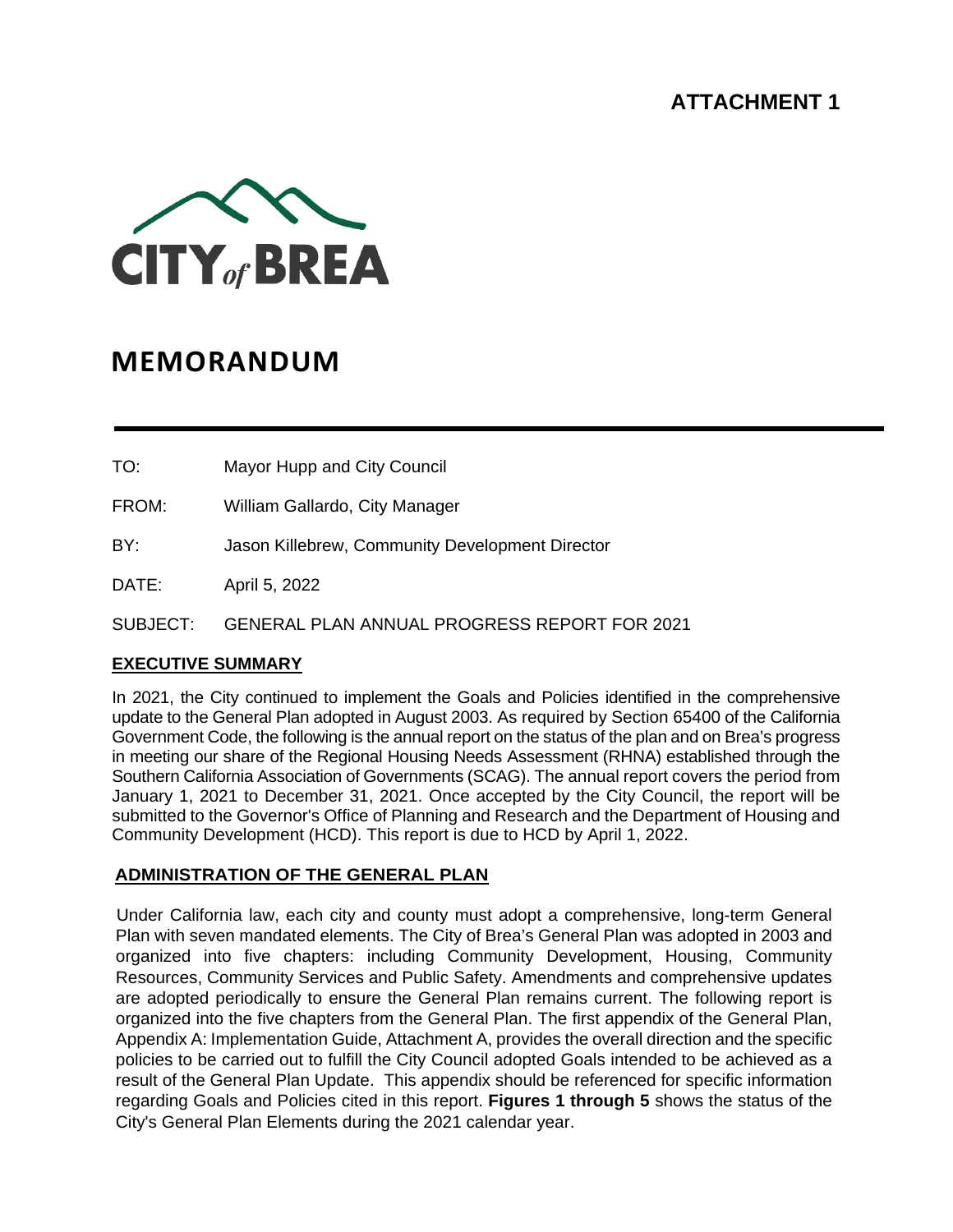| Element                        | onoran ran volunding<br>Goal/ Policy                                                                                                                                                                                                                                                                                              | Comment                                                                                                                                                                                                                                                                                                                                                                                                                                                                                                                                                                                                                                                                                                                                                                                                                                                                                                                                                                                                                                                                                                                                                                                                                                                       |
|--------------------------------|-----------------------------------------------------------------------------------------------------------------------------------------------------------------------------------------------------------------------------------------------------------------------------------------------------------------------------------|---------------------------------------------------------------------------------------------------------------------------------------------------------------------------------------------------------------------------------------------------------------------------------------------------------------------------------------------------------------------------------------------------------------------------------------------------------------------------------------------------------------------------------------------------------------------------------------------------------------------------------------------------------------------------------------------------------------------------------------------------------------------------------------------------------------------------------------------------------------------------------------------------------------------------------------------------------------------------------------------------------------------------------------------------------------------------------------------------------------------------------------------------------------------------------------------------------------------------------------------------------------|
| <b>Community Development</b>   |                                                                                                                                                                                                                                                                                                                                   |                                                                                                                                                                                                                                                                                                                                                                                                                                                                                                                                                                                                                                                                                                                                                                                                                                                                                                                                                                                                                                                                                                                                                                                                                                                               |
| <b>Land Use</b>                | $CD-1$<br>CD-1.1<br>$CD-1.2$<br>$CD-1.4$<br>$CD-1.5$<br>CD-1.7<br>CD-1.8<br>$CD-1.9$<br>CD-1.15<br>$CD-2.1$<br>$CD-2.2$<br>$CD-3$<br>CD-3.1<br>CD-4.2<br>CD-4.5<br>CD-4.6<br>CD-4.8<br>CD-9.3<br>CD-9.5<br>CD-5.1                                                                                                                 | The Zoning Code is a tool used to implement the<br>goals and policies of the General Plan.<br>Development projects consistent with the General<br>Plan were approved in 2021.                                                                                                                                                                                                                                                                                                                                                                                                                                                                                                                                                                                                                                                                                                                                                                                                                                                                                                                                                                                                                                                                                 |
| Circulation,<br>Infrastructure | CD-1.9<br>$CD-2.3$<br>$CD-2.5$<br>CD-3.1<br>$CD-4.4$<br>$CD-6.4$<br>CD-10.1<br>CD-10.4<br>CD-10.5<br>CD-11.1<br>CD-11.2<br>CD-11.3<br>CD-11.11<br>CD-12.5<br>CD-12.6<br>CD-13.1<br>CD-13.2<br>CD-13.3<br>CD-14.1<br>CD-15.3<br><b>CD-18</b><br>CD-19<br>CD-26.3<br>CD-27.1<br>CD-27.4<br>CD-27.5<br>CD-28.1<br>CD-28.2<br>CD-28.3 | During 2021, the City completed or initiated a<br>number of Capital Improvement Projects (CIP) to<br>implement a safe and efficient circulation system<br>that offers a variety of mobility choices throughout<br>the Community.<br>The State Route 57 Freeway & Lambert Road<br>Interchange Project is moving forward within the<br>construction phase in 2022. This project will provide<br>much needed traffic congestion relief by<br>reconfiguring the on and off ramps at Lambert<br>Road.<br>The City continues to seek out grant opportunities to<br>extend the Tracks at Brea to the western City limits<br>and ultimately the larger regional trail system. The<br>trail system provides an integrated and safe bicycle<br>and pedestrian network.<br>The City continues to participate in the Regional<br><b>Transportation Signal Synchronization Program</b><br>(TSSP). The TSSP provides grant funds for cities to<br>make traffic signal timing adjustments to improve<br>safety and efficiency on key arterial highways in the<br>county. Lambert Road Corridor Project which is set<br>to begin its design phase in 2021.<br>Additionally, the Birch Street Corridor project is in<br>the final two years of its monitoring phase, providing |

## **FIGURE 1 General Plan Community Development Element**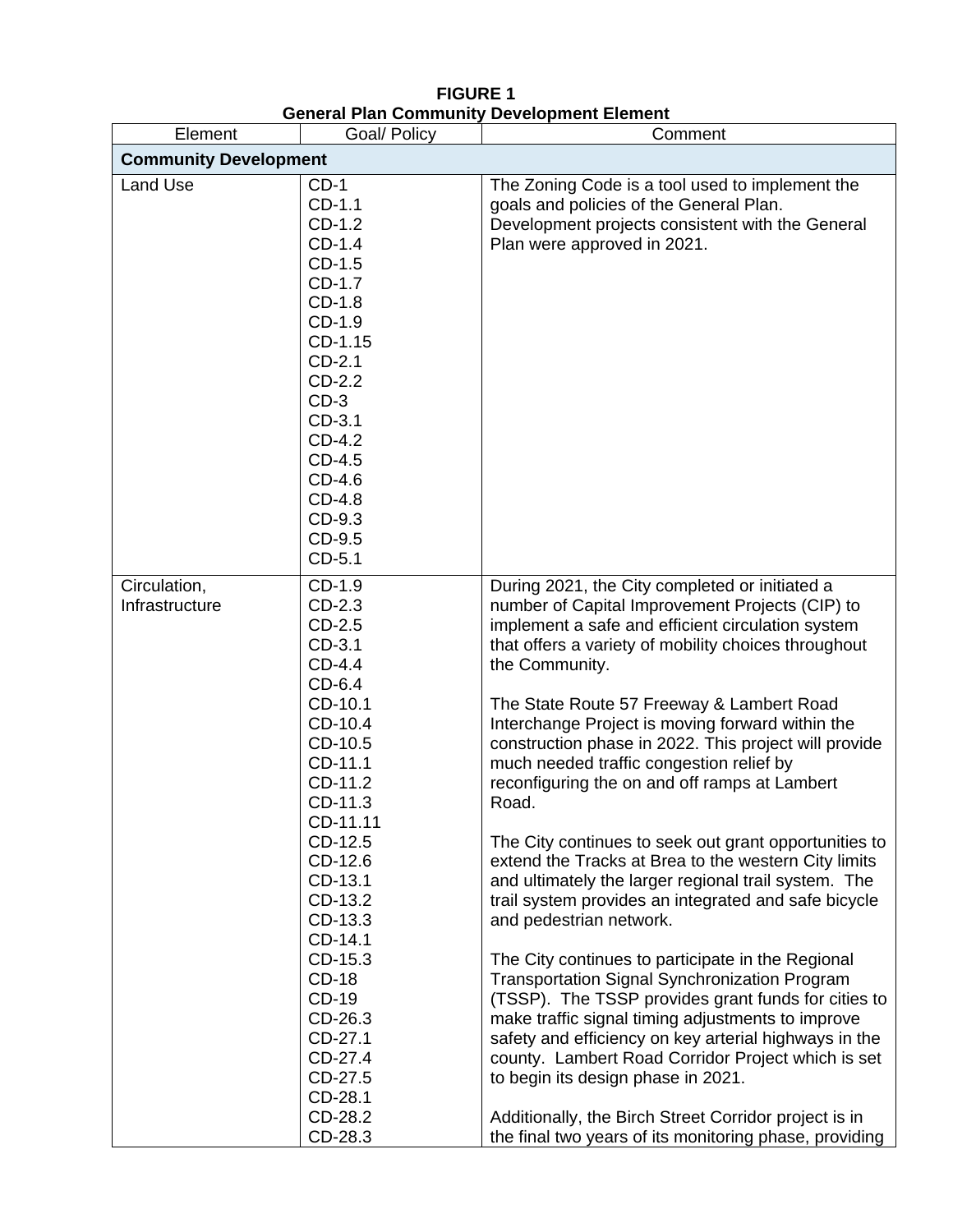|                                                                                                                                                                                          |                                                                                                                                                                                                                                                                                                                                                                                                                                                                                                                                                                                                                                                          | additional fine tuning of traffic signal operations<br>along that corridor in relation to changes in traffic<br>flow related to street construction activities and the<br>pandemic.                                                                                                                                                                                                                                                                                                                                                                                      |
|------------------------------------------------------------------------------------------------------------------------------------------------------------------------------------------|----------------------------------------------------------------------------------------------------------------------------------------------------------------------------------------------------------------------------------------------------------------------------------------------------------------------------------------------------------------------------------------------------------------------------------------------------------------------------------------------------------------------------------------------------------------------------------------------------------------------------------------------------------|--------------------------------------------------------------------------------------------------------------------------------------------------------------------------------------------------------------------------------------------------------------------------------------------------------------------------------------------------------------------------------------------------------------------------------------------------------------------------------------------------------------------------------------------------------------------------|
|                                                                                                                                                                                          |                                                                                                                                                                                                                                                                                                                                                                                                                                                                                                                                                                                                                                                          | The City also continues annual traffic compliance<br>and routine maintenance of the street network per<br>the CIP program and the Pavement Management<br>Plan. A number of areas of the City were<br>rehabilitated through the CIP program including<br>portions of Puente Street, the Eagle Hills residential<br>streets, as well as multiple locations as part of the<br>Citywide slurry seal and concrete programs. In<br>addition, this program allowed for the successful<br>completion of street name sign replacement on<br>Imperial Highway and Valencia Avenue. |
|                                                                                                                                                                                          |                                                                                                                                                                                                                                                                                                                                                                                                                                                                                                                                                                                                                                                          | Efforts to improve facilities and infrastructure<br>components are facilitated through the City's CIP<br>program. During 2021, Public Works coordinated<br>and completed several infrastructure and facilities<br>projects including the replacement of the water<br>supply lines for Eagle Hills Tract and Puente Street,<br>the replacement of sewer lines within Central<br>Avenue, the addition of security enhancements to<br>the Brea Community Center and the Brea Civic and<br>Cultural Center, and the rehabilitation of Wildcatters<br>Dog Park.               |
| Economic<br>$CD-1.3$<br>$CD-1.6$<br>Development<br>CD-1.11<br>CD-23.1<br>CD-23.2<br>CD-23.4<br>CD-24.1<br>CD-24.2<br>CD-24.3<br>CD-24.4<br>CD-24.5<br>CD-25.1<br><b>CD 26</b><br>CD-26.3 | The City continues to maintain and facilitate the<br>Business Retention and Attraction Program. Brea is<br>an active participant in the Orange County<br>Economic Development Working Group, the Orange<br>County Planning Collaborative, the International<br>Council of Shopping Centers, and the California<br>Association of Local Economic Development<br>(CALED). The City regularly collaborates and<br>partners with the Brea Chamber of Commerce.<br>The City continues to promote the Shop Brea<br>Program, a community marketing effort to<br>encourage Breans to shop locally. The program<br>educates the community on how shopping in Brea |                                                                                                                                                                                                                                                                                                                                                                                                                                                                                                                                                                          |
|                                                                                                                                                                                          | benefits residents directly.<br>The City participates in the International Council of<br>Shopping Centers (ICSC) to meet with property<br>owners and potential businesses looking to locate in<br>Brea.                                                                                                                                                                                                                                                                                                                                                                                                                                                  |                                                                                                                                                                                                                                                                                                                                                                                                                                                                                                                                                                          |
|                                                                                                                                                                                          |                                                                                                                                                                                                                                                                                                                                                                                                                                                                                                                                                                                                                                                          | The City continues to build connections with the<br>Brea Chamber of Commerce and participates in<br>events including Brea Young Professionals and<br>Lead lunch.                                                                                                                                                                                                                                                                                                                                                                                                         |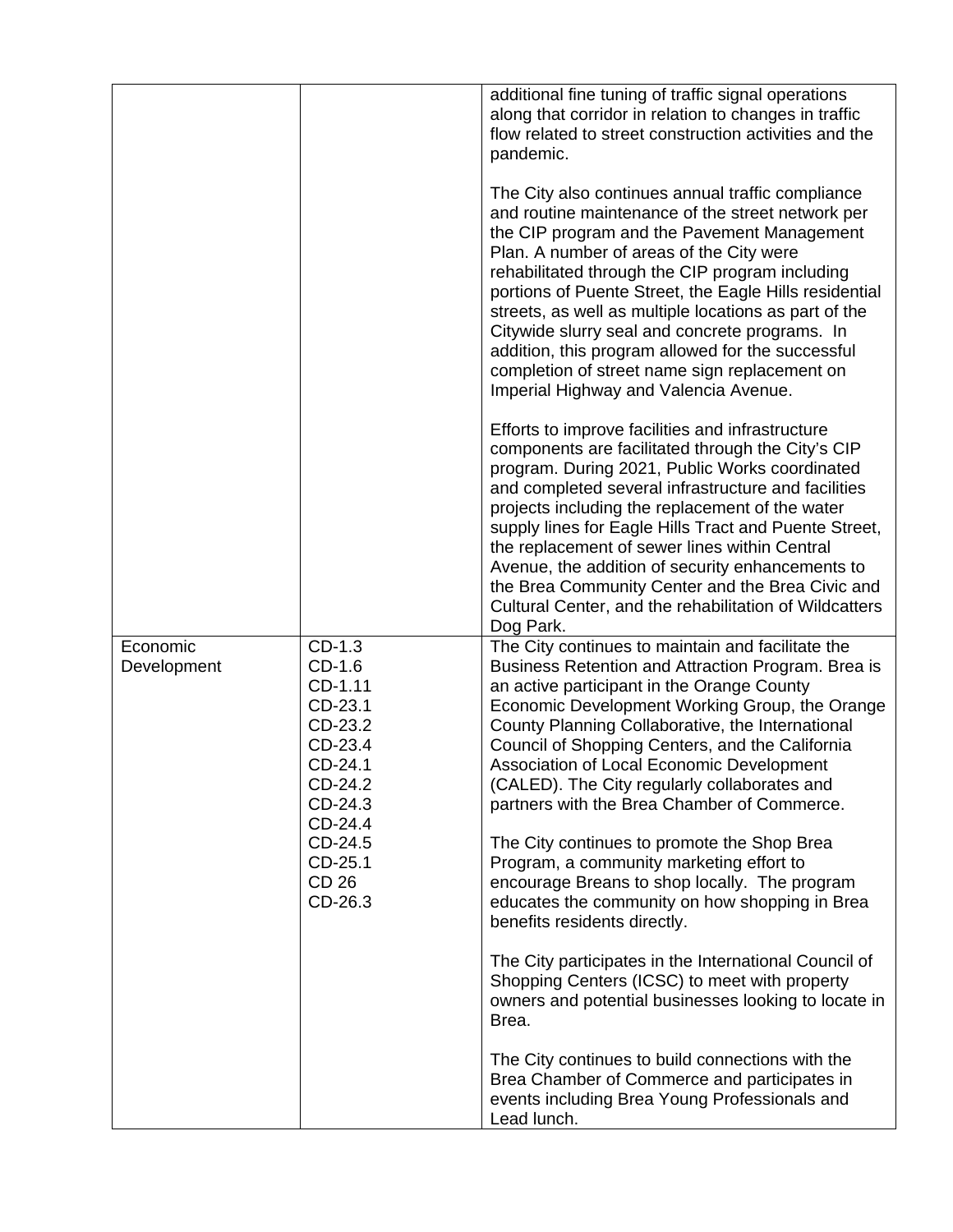| Program                                  | Goal/Policy                                                                                   | Achievement                                                                                                                                                                                                                                                                                                                      |
|------------------------------------------|-----------------------------------------------------------------------------------------------|----------------------------------------------------------------------------------------------------------------------------------------------------------------------------------------------------------------------------------------------------------------------------------------------------------------------------------|
| <b>Community Resources</b>               |                                                                                               |                                                                                                                                                                                                                                                                                                                                  |
| Parks and Open Space                     | $CR-1.1$<br>CR-1.2<br>CR-1.3<br>CR-1.4<br>CR-3.6<br>CR-2.2<br>CR-3.2                          | The City conducted a park inventory and<br>needs assessment of recreational<br>amenities to determine the deficiencies as<br>compared to other local cities and the<br>national average.                                                                                                                                         |
| <b>Trails</b>                            | CR-6<br>CR-6.3<br>CR-6.4<br>CR-6.5<br>CR-6.6<br>CR-7.1<br>CR-7.2<br>CR 7.3                    | The City continues to seek partnering and<br>funding opportunities to extend the Tracks<br>at Brea to connect to the larger regional<br>trail systems. The trail system provides an<br>integrated and safe bicycle and pedestrian<br>network.                                                                                    |
| <b>Water Conservation and</b><br>Quality | CR-9.3<br><b>CR-11</b><br>CR-11.4<br>CR-11.5<br>CR-11.6<br><b>CR-12</b><br>CR-12.1<br>CR-12.2 | Approximately 1000catch basins and storm<br>drains and 50 miles of main sewer lines<br>were cleaned to maintain compliance with<br>the National Pollution Discharge Elimination<br>System (NPDES). Where appropriate, the<br>City will seek funding to continue to<br>modernize the system to accommodate<br>growth in the City. |

**FIGURE 2 General Plan Community Resources Element**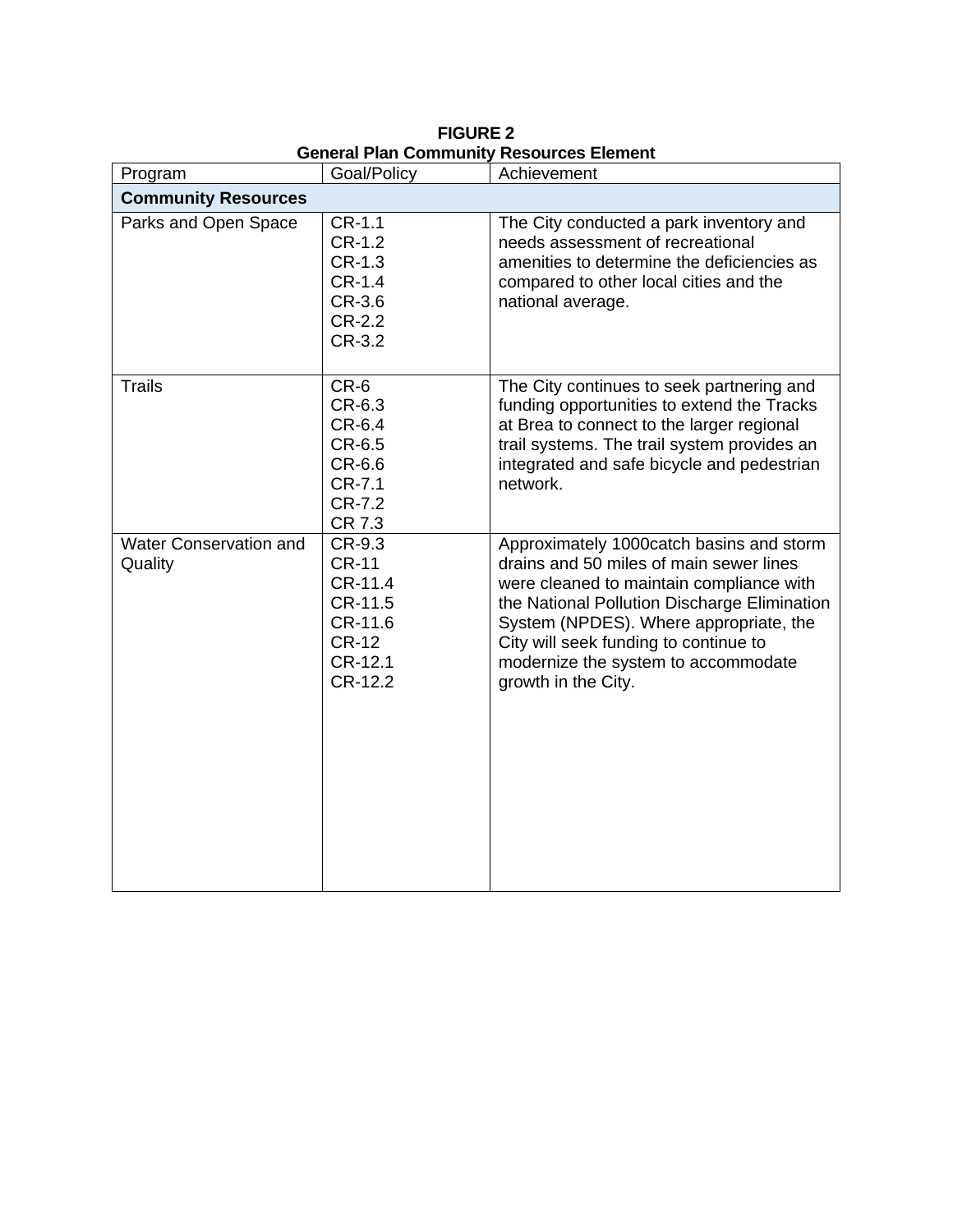|                                                                      |                                                                                | cian ran community och nees Element                                                                                                                                                                                                                                                                                                                                                                                                                                 |  |
|----------------------------------------------------------------------|--------------------------------------------------------------------------------|---------------------------------------------------------------------------------------------------------------------------------------------------------------------------------------------------------------------------------------------------------------------------------------------------------------------------------------------------------------------------------------------------------------------------------------------------------------------|--|
| Program                                                              | Goal/Policy                                                                    | Achievement                                                                                                                                                                                                                                                                                                                                                                                                                                                         |  |
| <b>Community Services</b>                                            |                                                                                |                                                                                                                                                                                                                                                                                                                                                                                                                                                                     |  |
| Human Services,<br>Recreation Programs,<br><b>Education Services</b> | $CS-1$<br>$CS-1.2$<br>$CS-1.4$<br>$CS-2.3$<br>$CS-2.5$<br>$CS-3.4$<br>$CS-3.5$ | The Brea Community Center (BCC) offered<br>of a variety of different programs in 2021.<br>The After School Program modified their<br>program from only after school hours to<br>support students and families with virtual<br>distance learning childcare for the full<br>school day supporting approximately 50<br>students per day. Outdoor fitness programs<br>and one-on-one personal training are also<br>being offered at the Fitness Center for all<br>ages. |  |
|                                                                      |                                                                                | The Brea Resource Center continues to<br>provide extensive family support programs<br>such as individual, couples and family<br>counseling, support groups, case<br>management, homeless outreach services<br>and holiday programs.                                                                                                                                                                                                                                 |  |
|                                                                      |                                                                                | The Brea Senior Center continues to offer a<br>variety of programs and services, including<br>informative presentations, nutritional<br>programs, transportation services, and<br>virtual fitness classes.                                                                                                                                                                                                                                                          |  |
| <b>Cultural Arts</b>                                                 | $CS-5.1$<br>$CS-5.6$<br>$CS-6.1$                                               | One art piece was added to Brea's Art in<br>Public Places (APP) Collection, totaling 186<br>sculptures throughout the City.                                                                                                                                                                                                                                                                                                                                         |  |
|                                                                      |                                                                                | In 2021, the Curtis Theatre hosted a youth<br>theatre program which attracted<br>approximately 350 youth participants. The<br>Theatre also produced 6 summer concerts<br>which were attended by hundreds of people<br>over six weeks.                                                                                                                                                                                                                               |  |

**FIGURE 3 General Plan Community Services Element**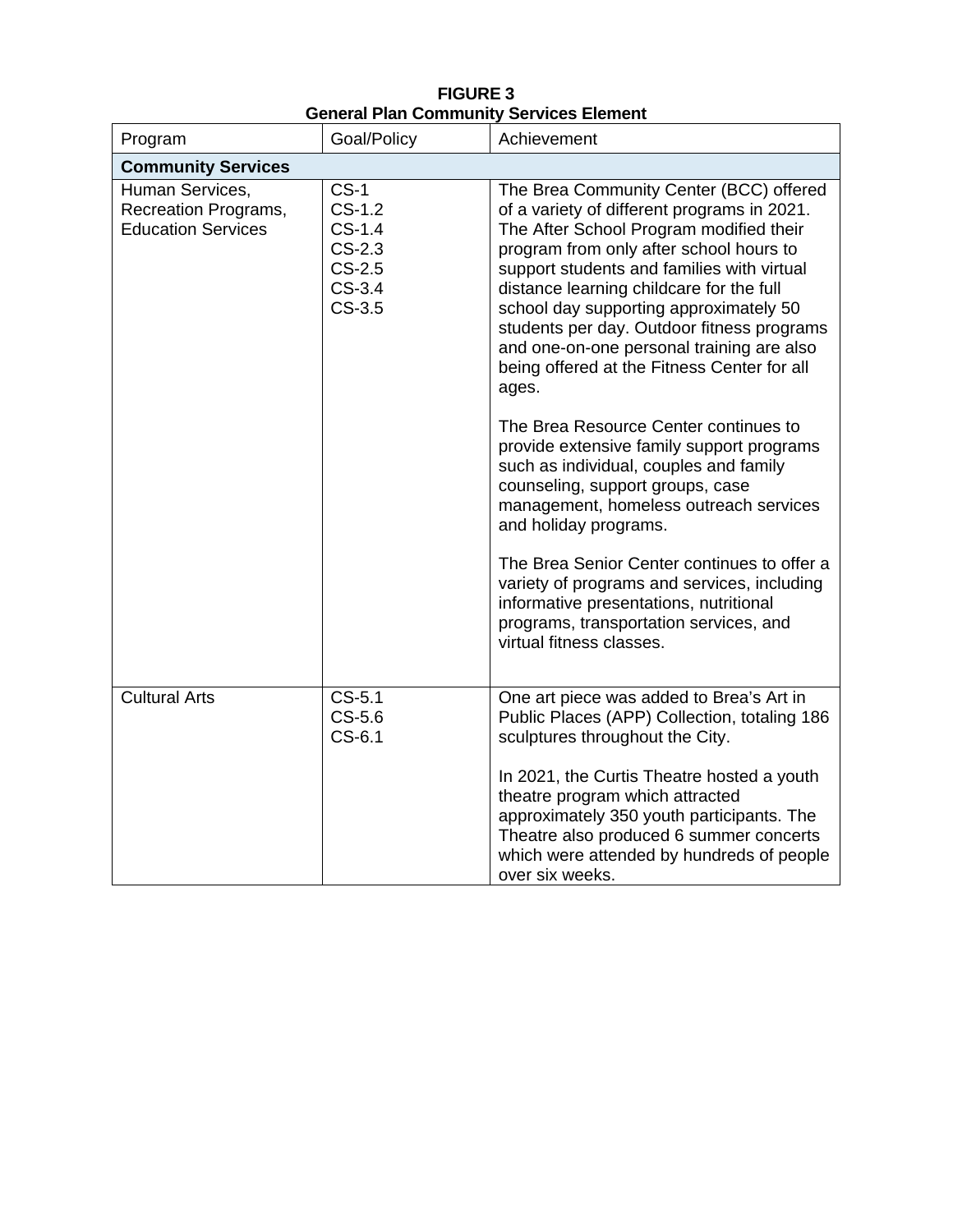**FIGURE 4 General Plan Public Safety Element**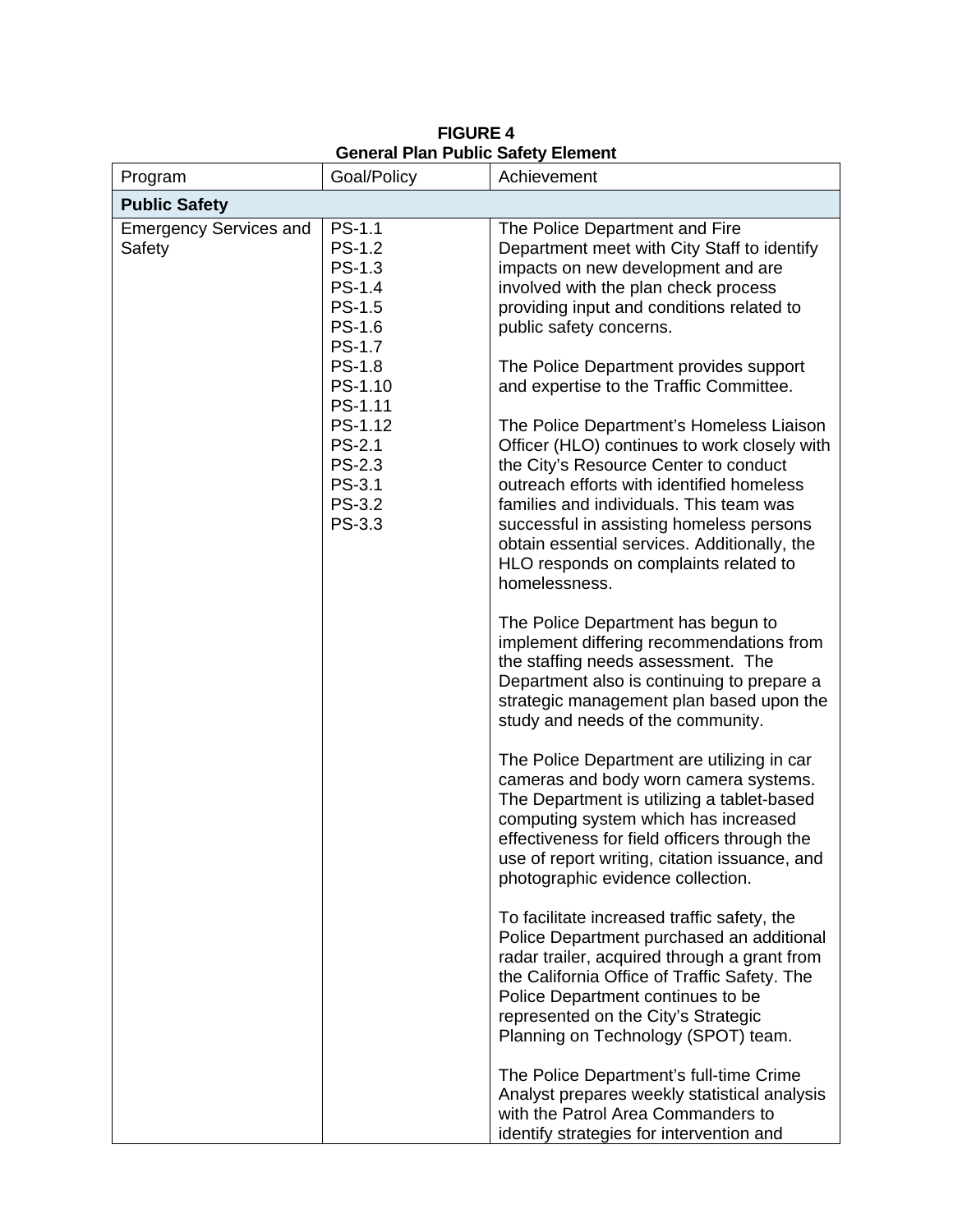|  | apprehension. Bi-monthly, the<br>Department's commanders and supervisors<br>meet to discuss effectiveness and problem<br>solve in a collaborative environment.                                                                                                                                                                                                                                                                                                                                                                                                                                                                                                                                                                                                                                                                                                                                                                                                                                                                                                                                                                               |
|--|----------------------------------------------------------------------------------------------------------------------------------------------------------------------------------------------------------------------------------------------------------------------------------------------------------------------------------------------------------------------------------------------------------------------------------------------------------------------------------------------------------------------------------------------------------------------------------------------------------------------------------------------------------------------------------------------------------------------------------------------------------------------------------------------------------------------------------------------------------------------------------------------------------------------------------------------------------------------------------------------------------------------------------------------------------------------------------------------------------------------------------------------|
|  | The Police Department continually seeks<br>innovative ways to reach and inform the<br>public including the use of technology and a<br>growing social media platform. Weekly live<br>broadcasts on social media provide<br>information and updates on recent police<br>activity and highlight community events. A<br>mobile application was launched in 2019,<br>providing community members a mobile<br>tool for accessing Police Department data<br>and services.                                                                                                                                                                                                                                                                                                                                                                                                                                                                                                                                                                                                                                                                           |
|  | Volunteer services remained very strong.<br>The Brea Police Explorers and Volunteers<br>in Police Service (VIPS) continued to<br>provide thousands of hours of service to the<br>City. Due to Covid-19, the Department was<br>unable to conduct its popular Citizen<br>Academy. The Police Department recently<br>launched the new Community Outreach<br>Bureau (COB) consolidating existing<br>resources, including the Downtown Liaison<br>Officer (DLO), the Homeless Outreach<br>Officer (HLO), and the School Resource<br>Officer (SRO), under the supervision of one<br>Lieutenant. Consolidating these three<br>positions into one unit affords the police<br>department greater flexibility and<br>responsiveness to meet our community's<br>needs. While each officer will maintain their<br>primary responsibilities, they will be cross-<br>trained in each other's assignments. Once<br>properly trained, these officers will work<br>more closely together as a team, assisting<br>one another as-needed instead of operating<br>independently of one another to better<br>serve our mission and the needs of the<br>community. |
|  | The Fire Department and Police<br>Department usually participate in public<br>events around the City; however, due to<br>Covid-19, public events have not occurred<br>this year. The Police Department looks<br>forward to the near future where public<br>engagement with the community can once<br>again occur.                                                                                                                                                                                                                                                                                                                                                                                                                                                                                                                                                                                                                                                                                                                                                                                                                            |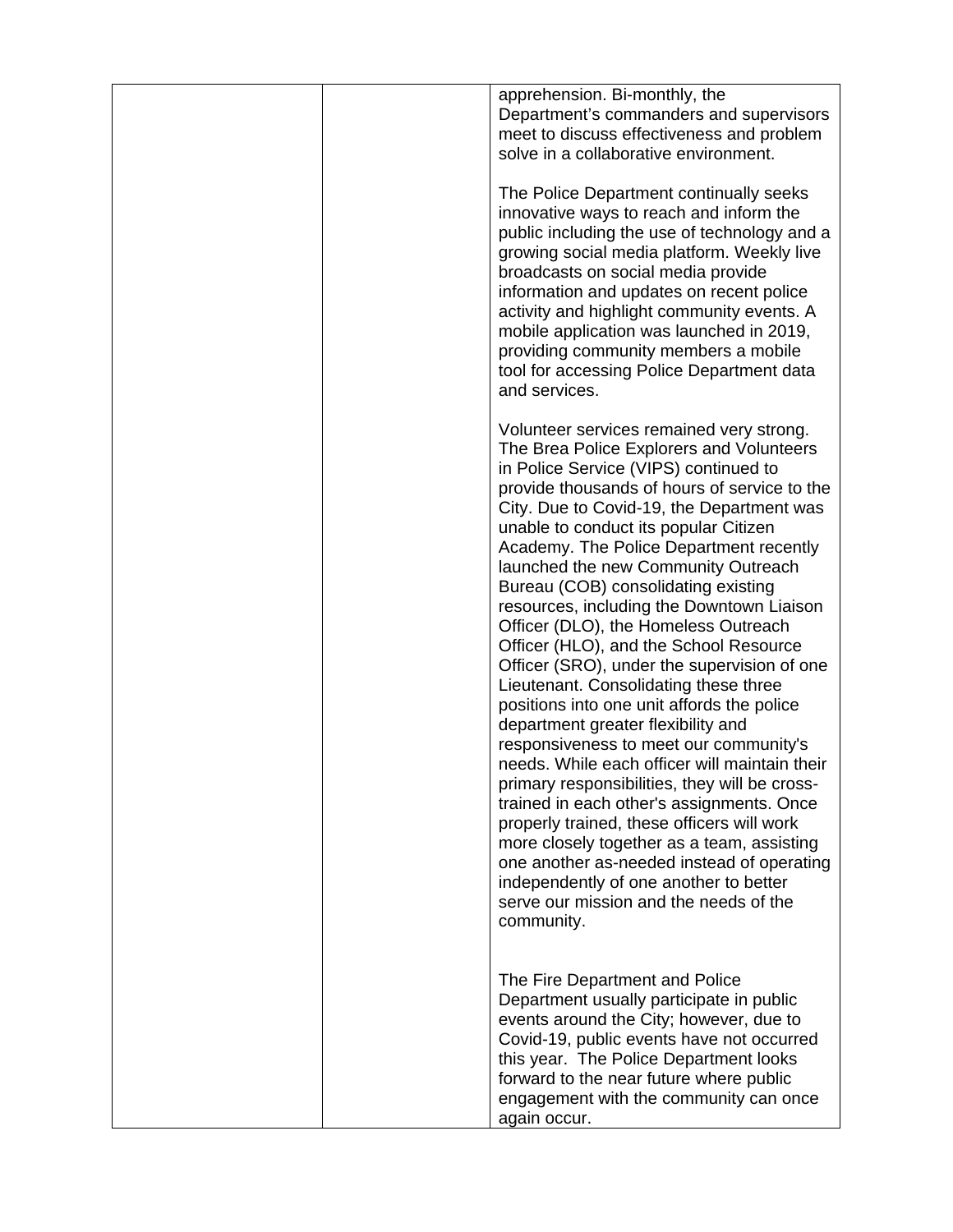|                       |                            | The Fire Department lead community<br>outreach events and collected<br>approximately 5,000 toys for the Brea Fire<br>Department Holiday Toy Drive.<br>The Fire Department completed 11 years of<br><b>Command Staff Consolidation.</b><br>The Fire Department responded to 4,254<br>calls for emergency fire or medical<br>services.<br>The Fire Department conducted more than<br>1090 fire inspections in 2021.           |
|-----------------------|----------------------------|-----------------------------------------------------------------------------------------------------------------------------------------------------------------------------------------------------------------------------------------------------------------------------------------------------------------------------------------------------------------------------------------------------------------------------|
| Hazards Management    | PS-4.1<br><b>PS-4.4</b>    | The Fire Department continues to<br>ensure that hazardous materials used in<br>businesses and industries are properly<br>held and provide education and<br>information to the community for<br>commonly used hazardous material.                                                                                                                                                                                            |
| <b>Wildland Fires</b> | PS-6.2<br>PS-6.3<br>PS-6.4 | The Fire Department implements the Weed<br>Abatement Enforcement Program and the<br>Very High Fire Hazard Area code<br>requirements for new residential<br>construction.<br>The Fire Department distributed over 3,000<br>Wildland pamphlets to high fire and severe<br>fire zones. This mailer reminds and<br>educates homeowners to be diligent in their<br>weed abatement and clearance of hazards<br>on their property. |

## **HOUSING**

### Status of Housing Element Implementation

The City's current Housing Element was adopted on November 5, 2013. California Government Code Section 65588 requires local jurisdictions to frequently review its Housing Element to evaluate:

• The appropriateness of the housing goals, objectives and policies in contributing to the attainment of the State housing goal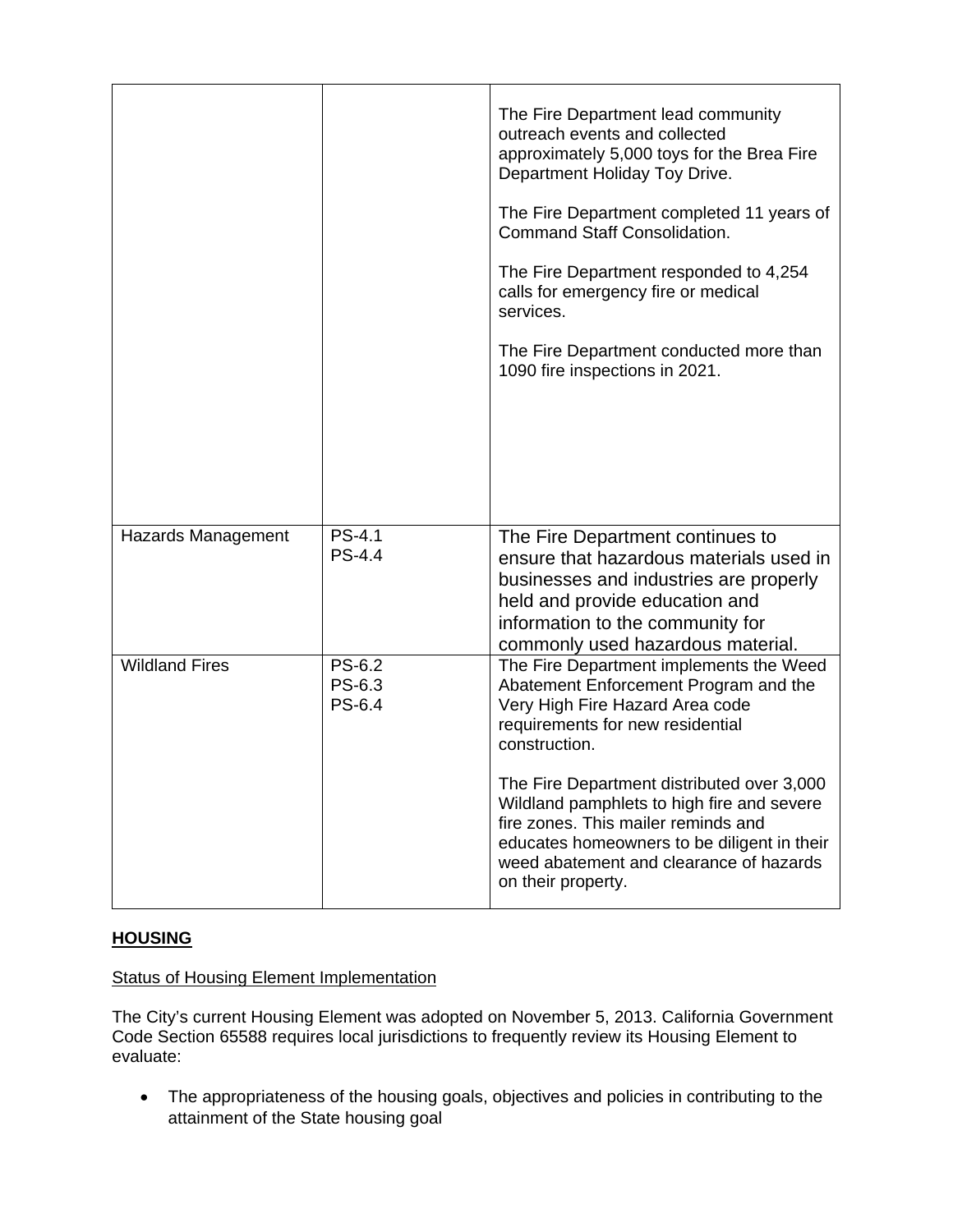- The effectiveness of the Housing Element in attainment of the community's housing goals and objectives
- The progress of the city, county or city and county implementation of the housing element

The City's current Housing Element was reviewed by the State of California in November 2013 and was found to be in full compliance of State housing law. The finding was based on Brea's commitment to addressing its Regional Housing Needs Assessment (RHNA). Figure 5 below shows the status of the City's General Plan Housing Element Programs.

#### Regional Housing Needs Assessment

State law requires jurisdictions to provide their share of the RHNA allocation. The Southern California Association of Governments (SCAG) determines the housing growth needs by income for local jurisdictions through RHNA. The City of Brea's RHNA allocation for the 2014- 2021 Housing Cycle is 1,851 units which is divided into the following income groups:

- Extremely Low 213 units
- Very Low 213 units
- $\bullet$  Low  $-305$  units
- Moderate 335 units
- Above Moderate 785 units

Attachment E, of this report, shows the residential activity for the 2014-2021 Housing Cycle by year, income level, and project. The City of Brea has issued building permits for 3,205 so far in this Housing Cycle. In 2021, the City issued 8 building permits for a total of 16 new residential units added to the City's housing stock. There was a total of 5 permits issued for Accessory Dwelling Units and 2 multi-family residential units.

The City has two funds that account for revenues received and expenditures made for affordable housing – The Affordable Housing Trust Fund and the Housing Successor Fund. The Housing Successor Annual Report for the year 2020-2021 is included as Attachment D.

**FIGURE 5**

| <b>General Plan Housing Element Programs</b> |                                  |                                                                                                                                                                                                |
|----------------------------------------------|----------------------------------|------------------------------------------------------------------------------------------------------------------------------------------------------------------------------------------------|
| Program                                      | Goal/Policy                      | Achievement                                                                                                                                                                                    |
| <b>Housing</b>                               |                                  |                                                                                                                                                                                                |
| Single-family<br><b>Rehabilitation</b>       | $HE-1.2$<br>$HE-1.3$             | Seven (7) grants were issued to low-<br>income Brea homeowners for the<br>rehabilitation/repair of their homes through<br>the administration of Community<br>Development Block Grant programs. |
| <b>Preservation of Assisted</b><br>Housing   | $HE-1.5$                         | The City continues to make efforts to<br>preserve the existing affordable rental stock<br>at-risk of conversion to market rents.                                                               |
| Affordable Housing<br>Ordinance              | $HE-2.2$<br>$HE-3.1$<br>$HE-3.4$ | The City continues to require affordable<br>units to low and moderate-income<br>households for all new housing<br>developments.                                                                |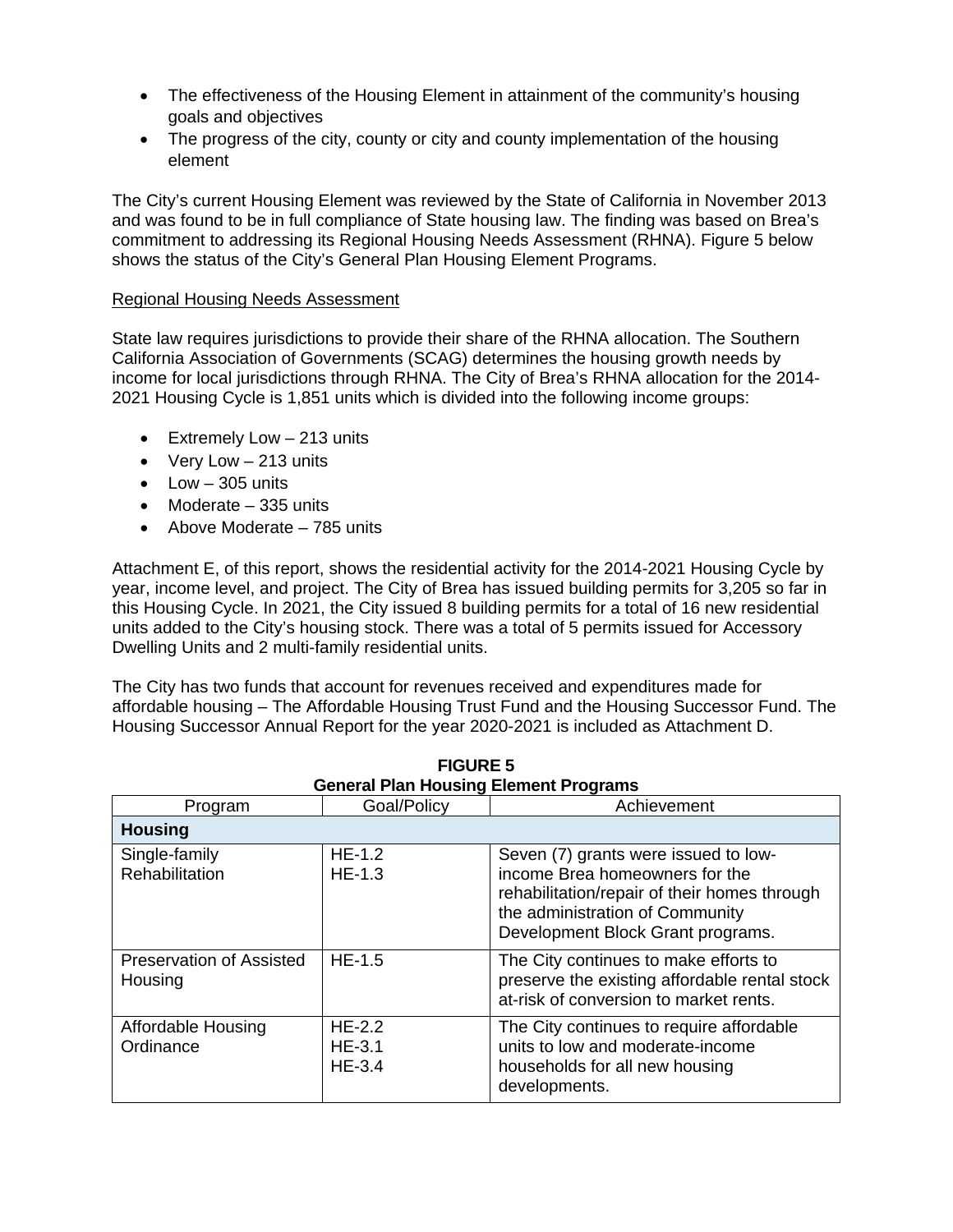| Land Use Element and<br>Sites Inventory                                | <b>HE-3.1</b><br>HE-3.3<br>HE-3.4<br>$HE-4.3$                         | The City approved the 6 <sup>th</sup> Cycle Housing<br>Element 2021-2029 which identifies a total<br>of 17 focused development sites for future<br>housing developments consistent with the<br>regional housing needs.                                                                                                                                                                                                                                  |
|------------------------------------------------------------------------|-----------------------------------------------------------------------|---------------------------------------------------------------------------------------------------------------------------------------------------------------------------------------------------------------------------------------------------------------------------------------------------------------------------------------------------------------------------------------------------------------------------------------------------------|
| Mixed Use/ High Density<br><b>Opportunity Sites</b>                    | <b>HE-2.2</b><br>$HE-2.5$<br>$HE-2.6$<br>$HE-3.1$<br>HE-3.3<br>HE-3.3 | The City is moving forward to consider<br>mixed-used development projects within<br>the Brea Core Area. Brea Mall is currently<br>under review to demolish the Sears<br>department store and surrounding surface<br>parking to allow a mix of uses including<br>approximately 380 multi-family housing<br>units. The Brea Plaza mixed-use project<br>development is being considered to<br>demolish a theater and construct 161 multi-<br>family units. |
| <b>Accessory Dwelling Units</b><br>(formerly known as<br>second units) | $HE-1.1$<br>$HE-2.4$<br>$HE-3.5$                                      | The City continues to promote the<br>development of Accessory Dwelling Units<br>(ADU) as a form of multigenerational and<br>affordable housing. This year 5 building<br>permit applications were approved for<br>ADUs in the City.<br>The City has initiated the adoption of a new<br>ADU and JADU Ordinance to comply with<br>State law.                                                                                                               |
| Multi-family Design<br>Guidelines                                      | $HE-4.0$<br><b>HE-4.2</b><br>HE-4.4                                   | The City was awarded SB 2 funds with an<br>intention to create flexible design guidelines<br>to accommodate new approaches to<br>housing, update parking standards and<br>remove entitlement impediments to<br>streamline the process.                                                                                                                                                                                                                  |
| <b>CEQA Exemptions for</b><br><b>Infill Projects</b>                   | $HE-4.0$<br>HE-4.4                                                    | The City continues to utilize appropriate<br>CEQA exemptions for qualified urban infill<br>and other qualifying residential projects.                                                                                                                                                                                                                                                                                                                   |
| <b>Efficient Project</b><br>Processing                                 | HE-4.0<br>HE-4.4                                                      | The City utilized secured funding and<br>launched Accela, a new permit software<br>system to streamline the process and help<br>with record retention.                                                                                                                                                                                                                                                                                                  |
| Fair Housing Program                                                   | $HE-2.6$<br>$HE-5.1$<br>HE-5.5                                        | The City aims to further Fair Housing<br>Practices in the community by providing fair<br>housing outreach and educational<br>information to the public through the public<br>counter, one-on-one appointments and on<br>the website.                                                                                                                                                                                                                    |
| <b>Housing Accessibility</b>                                           | $HE-3.1$<br>$HE-5.0$<br>HE-5.4                                        | The City continues to expand accessible<br>housing options to persons living with<br>disabilities by including conditions of<br>approval for Universal Design in all new<br>developments.                                                                                                                                                                                                                                                               |